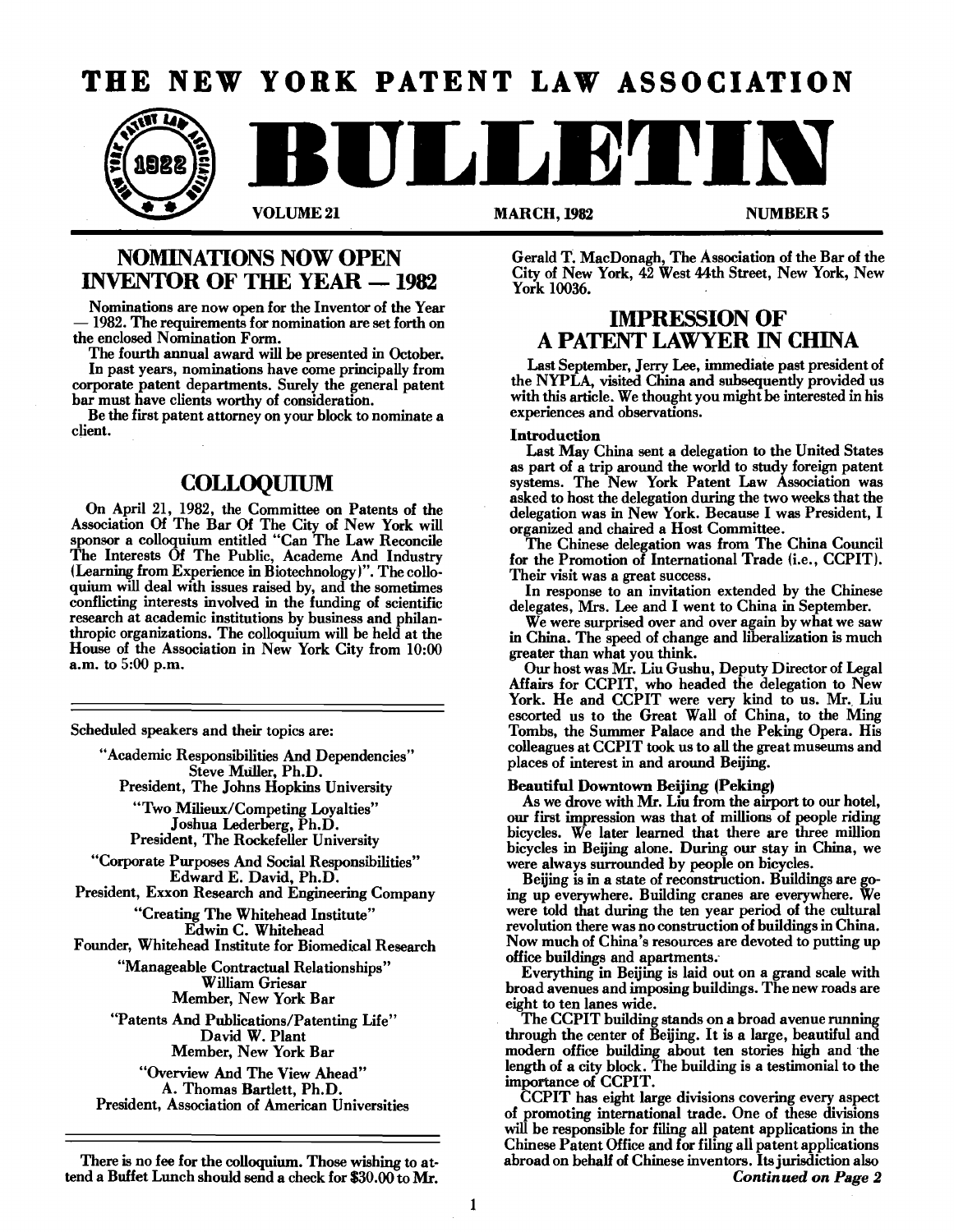includes joint technical ventures, licensing and the filing of all trademark applications in China and abroad.

#### The China Patent Office

A few days later I visited the new Chinese Patent Office. There I saw the contrast. The new patent law has not yet been promulgated in China, so the Patent Office has no official standing. Its priority for office space is exceedingly low. The beautiful CCPIT buliding was at one extreme and the quarters of the Patent Office were at the other. The Patent Office is temporarily housed in a primitive building with minimal furnishings.

#### Liberalization

The degree and speed of liberalization is surprising.

Although we had a busy schedule, we were given substantial amounts of free time to go off by ourselves. There were taxis available to take us wherever we might want to go. When we took walks along the streets, several young people walked up to us and asked if we were Americans. They were eager to speak to us and practice English.

The Chinese seem to be well informed. Everybody we met was informed about events in China and about events in the rest of the world. Their news covered most of the sports too - worldwide.

We saw many street vendors. They were selling vegetables, fruits, leather goods, and even such things as ice cream cones. Apparently some Chinese citizens are permitted to be self-employed. They can keep the proceeds of their own labor.

#### No Crime

The Chinese people are extremely honest. A vendor can leave a cart of vegetables on the street. While he is gone, no one will take as much as a single cabbage. You probably could leave a hundred dollar bill on your chair and no one would touch it.

It was explained to us that no one steals in China for two reasons. First, the children are repeatedly taught by their parents and school teachers that stealing is a crime against the state, subject to severe punishment. Second, it appears that punishment in China is based on remedies we do not have here. In China, the educational system is based on rigid examinations. Some children are sent to trade schools. Some go to the fields. Only children with highest character and intelligence go on to college and a university.

So if a person steals or commits a crime, he is taking a big risk. A petty crime may affect his whole life. He may be taken out of school and reassigned.

#### Handicrafts

The arts and crafts in China are still of highest quality and beauty. Things no longer done by hand in other countries are still being done by hand in China.

The Great Hall of the People contains seventeen large conference rooms - one for each of the seventeen provinces of China. Each room contains the finest examples of the arts and crafts of that province.

For example, we saw beautiful handmade tapestries and embroidery of the finest detail. One was a large picture of a tiger equal to the finest painting I have ever seen. Each whisker of the tiger was delicately done by hand through embroidery !

#### Agriculture

China relies largely on manual labor. We saw few tractors and little farm machinery. We were driven near farms with large fields where there was no automatic machinery in sight. There were a few donkeys and a few small horses. There were no large draft horses. Instead, squads of people in the fields were doing many things by hand.

All of this is different from our country where we are accustomed to automatic cutters, automatic balers, and we even load trucks automatically on our farms.

Because China had advanced so rapidly in other areas of technology, I expect that China soon will have adequate numbers of tractors and farm machinery. But at the present time, much is done by hand.

#### Friendliness and Determination, They Think Big!

The Chinese people are very friendly and seem to be contented. They appear to have a genuine affection for Americans. They have a great deal of confidence in themselves and in their country. They think big.

The Great Hall of the People is an immense building. You have seen it on television. Because of an anniversary deadline, they decided it had to be built in only ten months. Almost every citizen of Beijing worked on it. Chou En Lai himself took a shovel and helped dig the foundation.

The main hall seats 10,000 people with no pillars or posts in between. There is another room in which President Nixon had a luncheon for 5,000 people. It was a sitdown affair. That room is also immense.

My wife asked our guide whether the meals were. catered or cooked somewhere else. The guide said it would be impossible to cook so many meals elsewhere and bring them to this place. They are cooked in two kitchens  $-$  adjacent to either end of the room. Actually, the entire Hall of the People is about the size of ten Madison Square Gardens under a single roof.

### Impact of the Cultural Revolution;

Shortage of Consumer Goods

Since bicycles are virtually the only transportation used by the masses in China, one would expect that it would be fairly easy to buy a bicycle. however, I was surprised to learn that bicycles are in short supply. If a worker has a traffic accident and his bicycle is damaged, it is a tragedy. He may have to wait a very long time to get a replacement. Traffic accidents occur every day involving bicycles. In my own personal experience, I saw two or three a day.

Because so much of the country's resources are being devoted to construction of buildings and industry, consumer goods are standardized and simplified, though not necessarily plentiful. Clothing is standardized. Men and women dress alike. The clothing seems to be dark gray or dark blue with white shirts and blouses. You see a few women wearing pastel blouses with a few prints. The higher leaders from the government bureaus frequently wore well tailored Mao suits. The children wear bright, colorful clothing.

All of the ladies wear trousers. My wife caused attention because she wore a skirt.

#### Business Dealings

I had three meetings with government bureaus to negotiate potential joint venture agreements. The routine was exacdy the same. Tea was served continuously. There was no tension. The Chinese like to laugh and tell jokes at business meetings. It is bad to raise one's voice. You lose face if you get angry.

#### English

A Chinese adult who can speak English is probably slotted for an important job. Chinese are finding that English is very helpful in expanding their relations in the outside world. No college technical degree is granted until the student learns English. All important government bureaucrats are asked to take English courses to learn some English.

English is now taught to all school children starting with the third grade. In about ten to fifteen years when these children grow up. China will have tens of millions of people who speak English.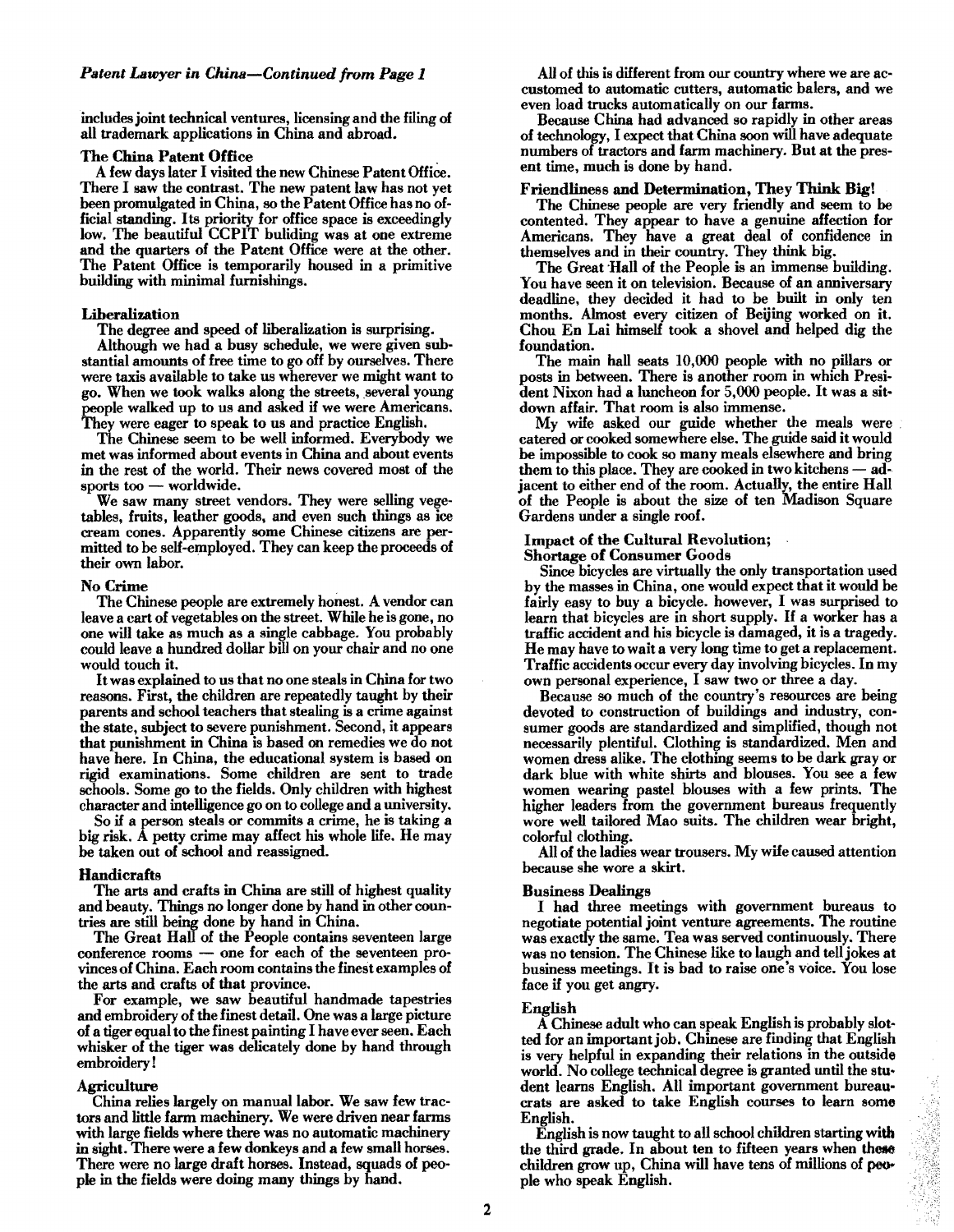

*Mr.* & *Mrs.* Lee *are shown here with Mr. Liu Gushu and various senior staff members of the CCPIT.* 

Lawyers

There are few lawyers in China. According to the "China Daily", China now has only 4,800 lawyers. In comparison, the number of lawyers in the United States is well over 500,000. On the other hand, the Chinese are capable of doing things that we could never hope to do. Here is an article from the "China Daily":

### 57,000 army men are

trained as jurists "Fifty-seven thousand Chinese army officers - aged between 19 and 45 - have been transferred to civilian life and are now receivingjudicial training, Li Yunchang, First Vice Minister of Justice disclosed.

Ii Yunchang told the North China Lawyers Meeting currently in session here that these judicial trainees, after graduation, will be assigned to the public security departments, procuatorates and courts of various levels.

More than 200 professors, scholars and lecturers from all parts of the country have gathered in Beijing to take part in the compilation of teaching materials for law universities, law courses in middle schools and other judicial training courses, he said. Law courses are being added in some middle schools starting this autumn.

#### 8,000 graduates

China now has 4,800 lawyes and 200,000 judicial workers. There are now in China fifteen political science and law universities and college departments with an enrollment of 5,500. More than 8,000 law students will be graduated in 1985.

China re-established its judicial ministry in 1979. A series of laws has been adopted by the National People's Congress since then, and 1,300 law advisory offices have been established throughout the country.

The current North China Lawyers Meeting is being attended by one hundred and thirty lawyers from fourteen provinces, municipalities and autonomous regions.

#### Status of Patent Law

There is as yet no patent law in China. A comprehensive patent law has been drafted but it has not yet been released or promulgated into law.

Much progress has been made. The Patent Office has existed since January of this year. It has accumulated a search library and is training examiners. Chian also joined WIPO, the World Intellectual Organization, in March. As a result, Patent Offices abroad have rushed to help.

The head of the China Patent Office told me he had received several tons of prior patents and printed publications from the United States, several tons from France and several tons from Switzerland. This pile of search material must be gigantic.

The CCPIT has set up a patent agency division consisting of attorneys and agents. They will prosecute patent applications before the Patent Office when the new patent law is promulgated. However, it is not expected that the new patent law will be promulgated until 1982 or 1983.

Although the patent law has not yet been released, various details regarding the law are known. Some of you may be surprised by what is being seriously considered.

First, you may be surprised to know that patents may be owned in China by individual citizens as well as by government agencies.

Ownership will be determined by the same rules as in the United States. If the invention was made as part of the employee's work, the patent will belong to the state organization for which he worked. If the invention was made by the employee on his own time outside of the scope of his work, the patent rights will belong to the individual. This will be done to encourage private invention and innovation.

China may base priority on first to file rather than first to invent. however, the matter is still being seriously debated.

At the start of the patent system in China, there will be a shortage of skilled examiners. For this reason, although it has not yet been finally decided, it is likely China will have an early publication system with deferred examination up to two years after publication. It is possible that the entire patent system will be held back for a year or two after promulgation of the patent law until enough examiners have been trained.

Because of lack of skilled man-power, it is possible that no patents at all will be granted in the beginning years in certain fields of subject matter, such as chemical, pharmaceuticals, food and nuclear energy. The Chinese are still thinking about it. They may resolve this problem by deciding to grant patents in the chemical, pharmaceutical and food areas, but limit them to methods or to products of methods.

Another matter of internal debate in China has to do with protection of utility models and industrial designs. The best guess is that China will probably adopt a system based on utility patents and design patents of limited terms.

The term for a regular China patent probably will be fifteen (15) years.

One of the most interesting aspects of the new China draft patent law has to do with enforcement. Apparently all litigation will be handled by special economic tribunals that will be part of the so-called medium courts. By medium courts, I think the Chinese mean courts similar to our courts of general jurisdiction, as distinguished from municipal courts or village courts.

Suits will be permitted on patents. If infringement is intentional and reckless, criminal penalties will be granted. As I understand it, criminal penalties may include incarceration in jail.